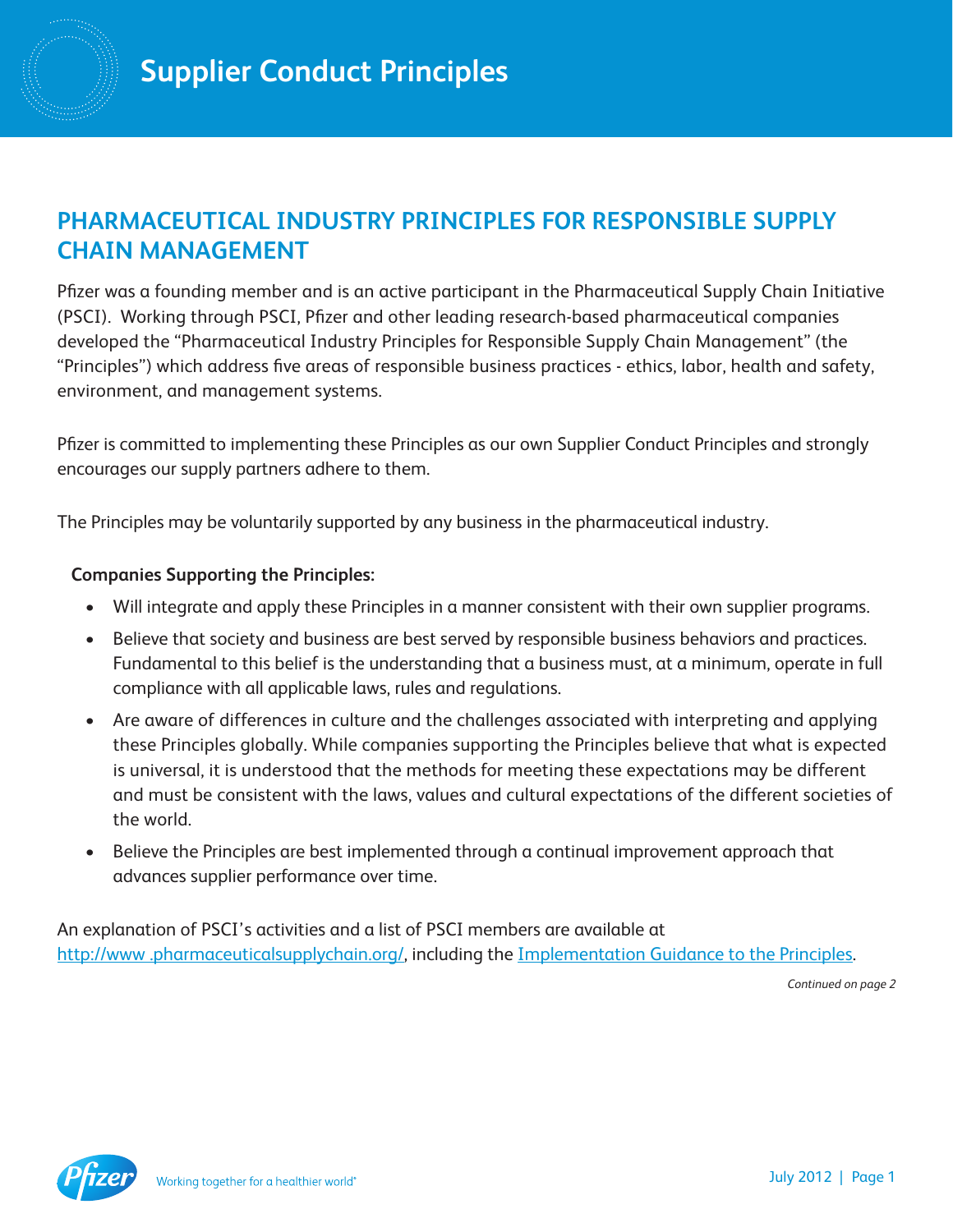# **Supplier Conduct Principles**

## **ETHICS**

Suppliers shall conduct their business in an ethical manner and act with integrity.

#### **Business Integrity and Fair Competition**

All corruption, extortion and embezzlement are prohibited. Suppliers shall not pay or accept bribes or participate in other illegal inducements in business or government relationships. Suppliers shall conduct their business consistent with fair and vigorous competition and in compliance with all applicable anti-trust laws. Suppliers shall employ fair business practices including accurate and truthful advertising.

#### **Identification of Concerns**

All workers should be encouraged to report concerns or illegal activities in the workplace without threat of reprisal, intimidation or harassment. Suppliers shall investigate and take corrective action if needed.

#### **Animal Welfare**

Animals shall be treated humanely with pain and stress minimized. Animal testing should be performed after consideration to replace animals, to reduce the numbers of animals used, or to refine procedures to minimize distress. Alternatives should be used wherever these are scientifically valid and acceptable to regulators.

#### **Privacy**

Suppliers shall safeguard and make only proper use of confidential information to ensure that company, worker, and patient privacy rights are protected.



## **LABOR**

Suppliers shall be committed to uphold the human rights of workers and to treat them with dignity and respect.

#### **Freely Chosen Employment**

Suppliers shall not use forced, bonded or indentured labor or involuntary prison labor.

#### **Child Labor and Young Workers**

Suppliers shall not use child labor. The employment of young workers below the age of 18 shall only occur in non hazardous work and when young workers are above a country's legal age for employment or the age established for completing compulsory education.

#### **Non-Discrimination**

Suppliers shall provide a workplace free of harassment and discrimination. Discrimination for reasons such as race, color, age, gender, sexual orientation, ethnicity, disability, religion, political affiliation, union membership or marital status is not condoned.

#### **Fair Treatment**

Suppliers shall provide a workplace free of harsh and inhumane treatment, including any sexual harassment, sexual abuse, corporal punishment, mental or physical coercion or verbal abuse of workers, and no threat of any such treatment.

#### **Wages, Benefits and Working Hours**

Suppliers shall pay workers according to applicable wage laws, including minimum wages, overtime hours and mandated benefits.

Suppliers shall communicate with the worker the basis on which they are being compensated in a timely manner. Suppliers are also expected to communicate with the worker whether overtime is required and the wages to be paid for such overtime.

#### **Freedom of Association**

Open communication and direct engagement with workers to resolve workplace and compensation issues are encouraged.

Suppliers shall respect the rights of workers, as set forth in local laws, to associate freely, join or not join labor unions, seek representation and join workers' councils. Workers shall be able to communicate openly with management regarding working conditions without threat of reprisal, intimidation or harassment.

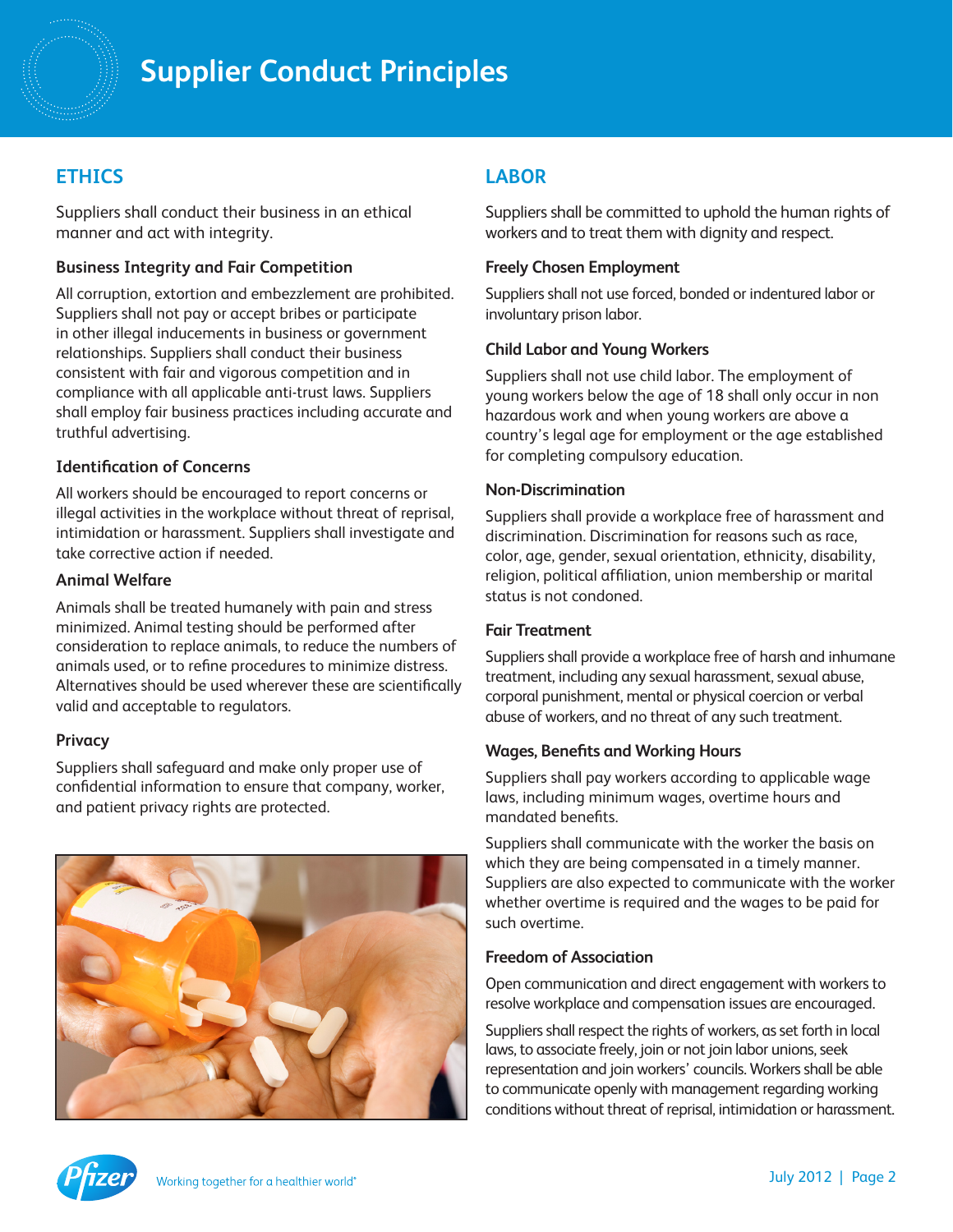## **Supplier Conduct Principles**



### **HEALTH & SAFETY**

Suppliers shall provide a safe and healthy working environment, including for any company provided living quarters.

#### **Worker Protection**

Suppliers shall protect workers from over exposure to chemical, biological, physical hazards and physically demanding tasks in the workplace and in any company provided living quarters.

#### **Process Safety**

Suppliers shall have programs in place to prevent or mitigate catastrophic releases of chemicals.

#### **Emergency Preparedness and Response**

Suppliers shall identify and assess emergency situations in the workplace and any company provided living quarters, and to minimize their impact by implementing emergency plans and response procedures.

#### **Hazard Information**

Safety information relating to hazardous materials including pharmaceutical compounds and pharmaceutical intermediate materials - shall be available to educate, train, and protect workers from hazards.

## **ENVIRONMENT**

Suppliers shall operate in an environmentally responsible and efficient manner to minimize adverse impacts on the environment.

Suppliers are encouraged to conserve energy and natural resources, to avoid the use of hazardous materials where possible, and to engage in activities that reuse and recycle materials.

#### **Environmental Authorizations**

Suppliers shall comply with all applicable environmental regulations. All required environmental permits, licenses, information registrations and restrictions shall be obtained and their operational and reporting requirements followed.

#### **Waste and Emissions**

Suppliers shall have systems in place to ensure the safe handling, movement, storage, recycling, reuse, or management of waste, air emissions and wastewater discharges. Any waste, wastewater or emissions with the potential to adversely impact human or environmental health shall be appropriately managed, controlled and treated prior to release into the environment.

#### **Spills and Releases**

Suppliers shall have systems in place to prevent and mitigate accidental spills and releases of fuels, raw materials, chemicals, intermediates, products, and other hazardous materials to the environment.